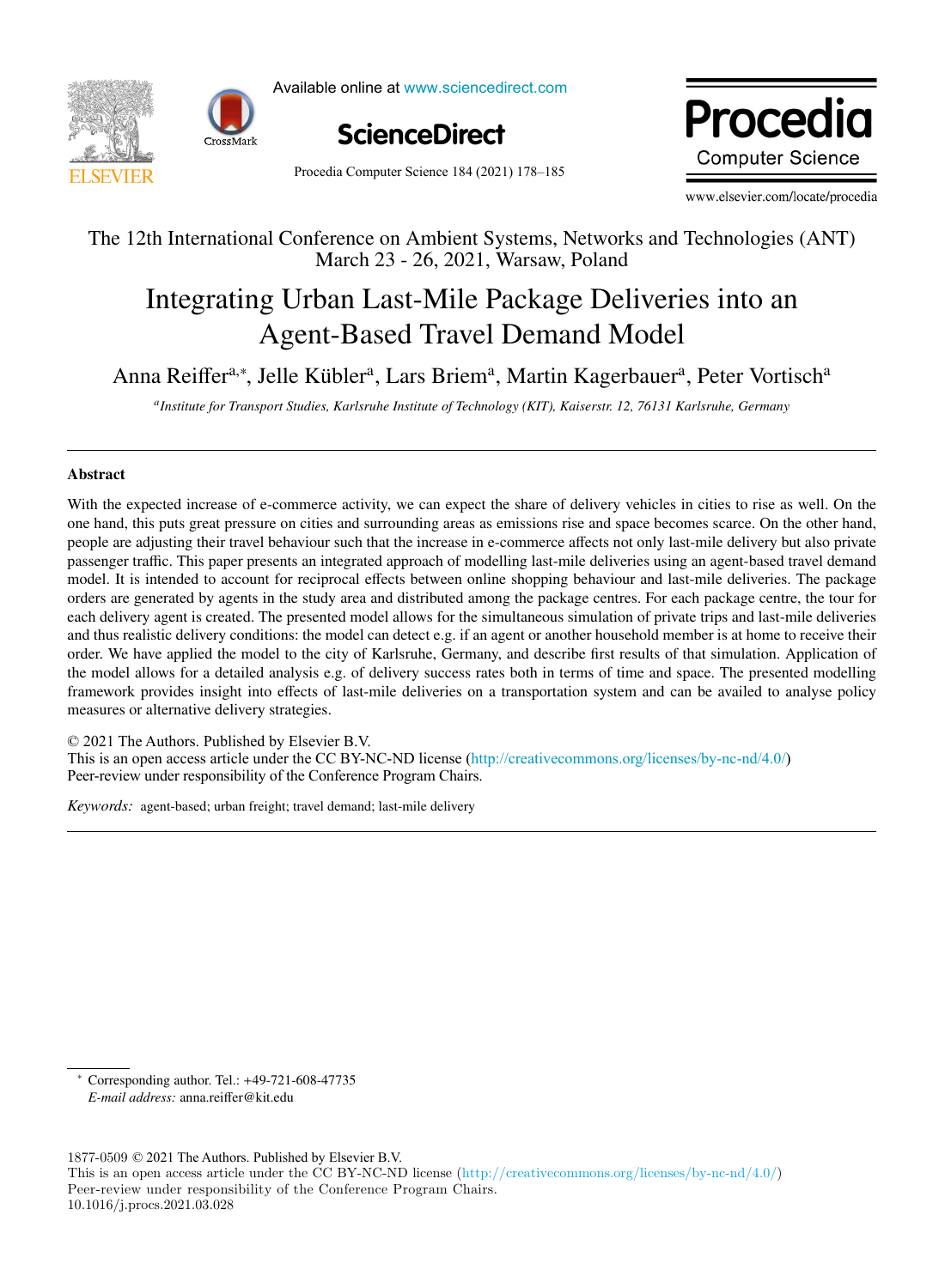# 1. Introduction

Urban goods movements have increased rapidly in recent years especially due to the rising popularity of ecommerce. In 2019, the revenue of courier, express, and parcel (CEP) services in Germany amounted to  $\epsilon$ 21,300 mio., twice as much as it was in 2000 [8]. With this increase, we can expect the share of delivery vehicles in cities to rise as well. This puts great pressure on cities and surrounding areas as emissions rise and space becomes scarce. Because the last leg of the delivery chain is so costly, there have been many studies on how the last-mile issue can be diminished. Electric vehicles, for example, can replace conventionally powered delivery vehicles rather easily as usability remains the same. They can compensate emissions and have been put into practice already. However, they are still not an encompassing solution to the problems of last-mile delivery [13] and further solutions have to be investigated. One of such are parcel lockers which are used to drop off and pick up packages. They can be used by both the delivery service and the customer. When the number of lockers and their locations are optimised they have the potential to especially reduce the number of failed deliveries [7]. In an effort to ban large delivery vehicles from cities altogether, (case) studies have also investigated the effect and efficiency of cargo-bicycles [6, 9].

Policy makers and CEP service providers are interested in understanding the effects of different last-mile delivery solutions and how they influence travel behaviour of the customer. Demand models and simulations are an established tool in assessing policy changes and effects on the transport system. However, existing models of urban freight movements have been limited to the delivery vehicles and in some cases their effect on the transport system. To assess effects of different delivery solutions not only on the transportation system but also on the customers' travel behaviour, we have integrated last-mile deliveries into the agent-based travel demand modelling framework mobiTopp.

Research on freight modelling has been quite extensive and with increased computational power, agent-based models are used more and more due to their analytical advantage over aggregate models. Agent-based models allow for consideration of different stakeholders in one model. One such model is the MASS-GT model presented by de Bok and Tavasszy and de Bok et al. [3, 4] respectively. The authors avail the agent-based approach to differentiate between producers, receivers/consumers, shippers, carriers, own account carriers and, third party logistics which allows them to use the model as an assessment tool for logistics policy strategies. Joubert et al. [11] used the existing agent-based simulation framework MATSim to simulate both commercial and private vehicles. Due to the underlying data, the model does not differentiate between different trip purposes and thus delivery vehicles are not explicitly modelled. However, the authors' approach highlights the importance of modelling both private and commercial vehicles in the same model. This also holds true for the work of Schröder and Liedtke [19]. They designed a sandbox MATSim model in which both passenger and freight agents were regarded. The authors showed that policy measures aimed at freight transport may also have an effect on the utility of private transport. Another agent-based approach was presented by Alho et al. and Sakai et al. [1, 18] respectively. The authors used the modelling framework SimMobility and integrated urban freight movements. SimMobility Freight allows for analysis of operational efficiency. In a case study, Sakai et al. present the effects of nighttime and off-peak deliveries.

These models all utilise the advantages of agent-based models to analyse effects of freight policy and relationships between different stakeholders, however, they do not take the relationship between online shopping and travel behaviour into account. This connection, however, has been widely covered in previous research. Mokhtarian [17] for example investigated the impacts of  $B2C<sup>1</sup>$  e-commerce on transportation and found that e-commerce can both reduce and increase personal travel depending on the individual circumstances. Weltevreden and Rotem-Mindali presented the effects of B2C and  $C2C<sup>2</sup>$  e-commerce in the Netherlands. The authors showed that B2C e-commerce reduces personal travel while C2C e-commerce has the opposite effect. While there is an extensive body of research on this relationship (for a comprehensive literature review, see Bönisch et al. [5]), it has yet to be regarded in travel demand models. With this study, we aim to close this gap by incorporating the online shopping behaviour and subsequent travel behaviour into the agent-based travel demand modelling framework mobiTopp. We translate the orders into packages whose deliveries are simulated simultaneously with all other trips in the travel demand model.

This paper presents the modelling framework developed to account for last-mile package delivery in an agent-based travel demand model. After presenting *mobiTopp*, we detail the package delivery module *logiTopp* and the data used

<sup>&</sup>lt;sup>1</sup> business to customer

<sup>2</sup> customer to customer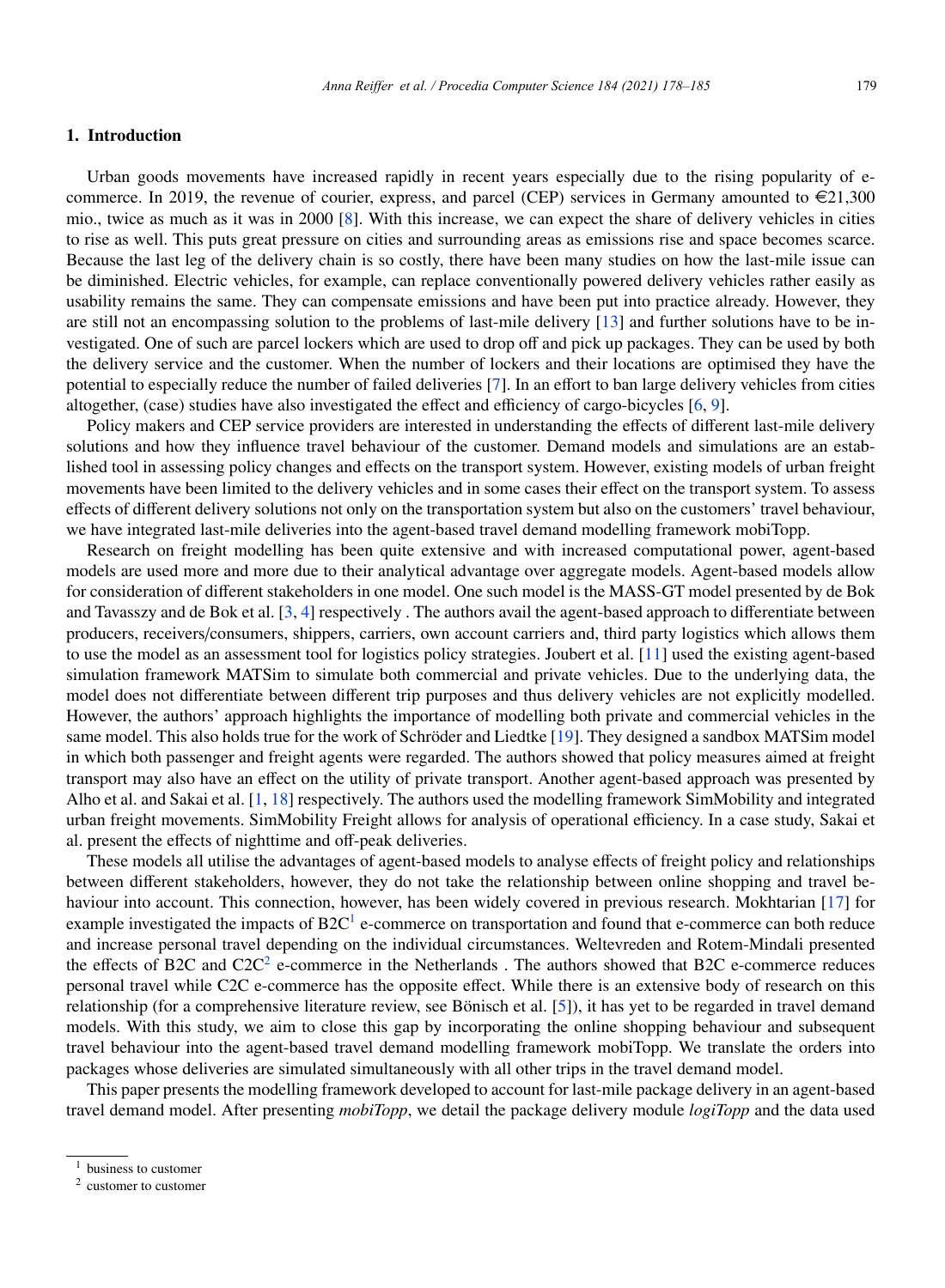for the choice models. We go on to describe the results of the simulation, which we discuss in the subsequent section. We conclude this paper by addressing main outcomes of our work and implications for future work.

## 2. Modelling Framework

#### *2.1. mobiTopp*

We used the agent-based travel demand modelling framework *mobiTopp* [14, 15] to integrate last-mile package deliveries. As illustrated on the left-hand side of Figure 1, mobiTopp is made up of two parts: the long-term and the short-term module. In the long-term module, a synthetic population is generated consisting of individual people in the model area and their corresponding households. The generated people are the agents in the model and they each have the following characteristics attributed to them: age, gender, work status, place of work/education, drivers license, commuter tickets, and memberships to mobility services (e.g. carsharing, bikesharing, etc.). The attributes differentiated for each household are the number of household members, the number of cars, the location of the household, and its net income. Based on the personal and respective household characteristics, each agent is assigned an activity schedule for the simulation period which can be set to up to a week [10]. In mobiTopp, we differentiate six main activities: work, education, shopping, leisure, service, and home. These can be further refined to allow for a more differentiated model. Within the long-term module, each activity is assigned a preliminary start time and duration.

These activities are then simulated in the short-term module of the modelling framework. Within this module, a destination and a mode is chosen for the next activity. This process is repeated each time an activity is finished. As the activity schedules created in the long-term module work with estimated travel times between activities, they need to be updated according to the actual travel times which is also part of the simulation process. The simulation runs simultaneously for all agents which allows for a realistic interaction between agents in mobiTopp.

#### *2.2. logiTopp*

We have used the interaction between agents and the high level of detail regarding their characteristics to integrate package orders and last-mile package deliveries in an urban area. The model extension *logiTopp* uses information from mobiTopp's long-term module to generate package orders in the study area. The points of integration are illustrated in figure 1. Like mobiTopp, logiTopp is implemented in Java and available as an open source project on GitHub [12].

We estimate the package orders using a multinomial logit model in which the number of packages ordered by each agent is the dependent variable and the attributes and characteristics from the long-term module, i.e. person and household attributes and activity patterns serve as the independent variables. We have defined the utility of agent *i* ordering *n* packages as:

$$
V_{n,i}^{order} = \theta_n^{order} + \beta_{age}^{order} X_{age,i} + \beta_{gender}^{order} X_{gender,i} + \beta_{job}^{order} X_{job,i}
$$
\n(1)

where  $\theta$  is the alternative specific constant, *X* is the respective attribute of agent *i* and  $\beta$  are the model parameters.

After the number of package orders per agent is determined, a respective place of delivery is chosen. We differentiate the alternatives home, work and parcel locker. The utility function of agent *i* choosing delivery location *m* is currently defined using the same information as in the order choice model:

$$
V_{m,i}^{loc} = \theta_m^{loc} + \beta_{age}^{loc} X_{age,i} + \beta_{gender}^{loc} X_{gender,i} + \beta_{job}^{loc} X_{job,i}
$$
\n
$$
\tag{2}
$$

We used Monte Carlo simulations to determine the number of packages and their locations respectively based on their utilities. We recognise that the choice models are still rudimentary and are currently used as a technical prototype. Both choice models will be improved upon in future work to account for more factors influencing online shopping behaviour for example household characteristics and income. The package orders are simulated for the entire simulation period.

Once the packages and their respective delivery location is determined, they are allocated to package distribution centres. We use the actual distribution centres located in the mode area with their location. There is only one CEP service provider that operates two distribution centres for our example region, all other service providers only operate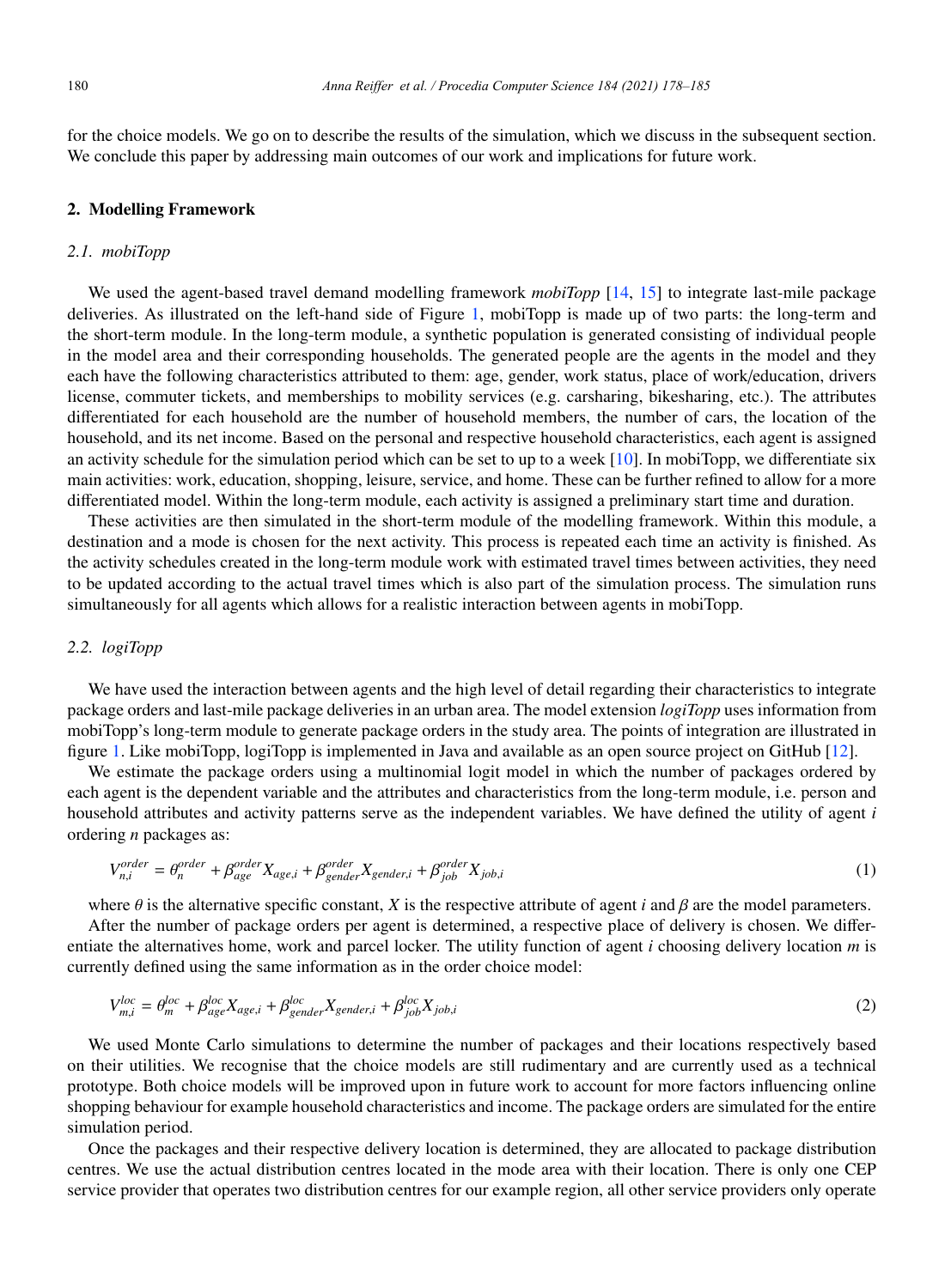

Fig. 1: Model framework of mobiTopp and principle of integration of logiTopp

one centre. Thus, the distribution among the centres is only determined by the size of the distribution centres and no other factors were considered.

After the packages are allocated to the distribution centres, the tours of the delivery trucks are formed. Finding the optimal sequence of deliveries for each vehicle is an application of the Vehicle Routing Problem (VRP). Because the VRP is NP-hard, solutions are often approximated using heuristics. One such heuristic is the *route first cluster second* approach [2]. In this approach, the first step is to build a giant tour where the constraint of vehicle capacity is relaxed and a route for all packages within one tour is determined. In the next step, the giant tour is partitioned such that conditions of vehicle capacities are met. Generating the giant tour can also be defined as the travelling salesman problem (TSP) which is also NP-hard. To form the giant tour for each distribution centre we used the Java library JGraphT [16] that approximates a solution to the TSP. To form the tour for each vehicle we partitioned the giant tour using two constraints: time and vehicle capacity. With an approximated time to deliver a package and time between stops, we constrained the maximum duration of the tour including the trip back to the distribution centre to 8 hours, i.e. one working day. Each delivery agent conducts one tour per day. As we have currently not implemented a model for shipment size, the vehicle capacity is normal distributed around a mean value of 160 packages with a variance of 16 packages. The min. and max. values of packages are 100 and 200, respectively. The delivery agents are regular mobiTopp agents who have had a distribution centre assigned as their workplace as part of mobiTopp's longterm module in the population synthesis. Their activity program is now updated such that the delivery activities are integrated.

After the tour formation step, the simulation is run and the delivery agents start to deliver the packages of their tour. For each package, the model checks the chosen delivery location. Depending on the delivery location different conditions have to be met for the delivery agent to be able to successfully deliver the package:

Delivery location = work: When a package was ordered to a place of work, the delivery agent can deliver the package if the agent who ordered the package is at work during the time of delivery. This approach allows for a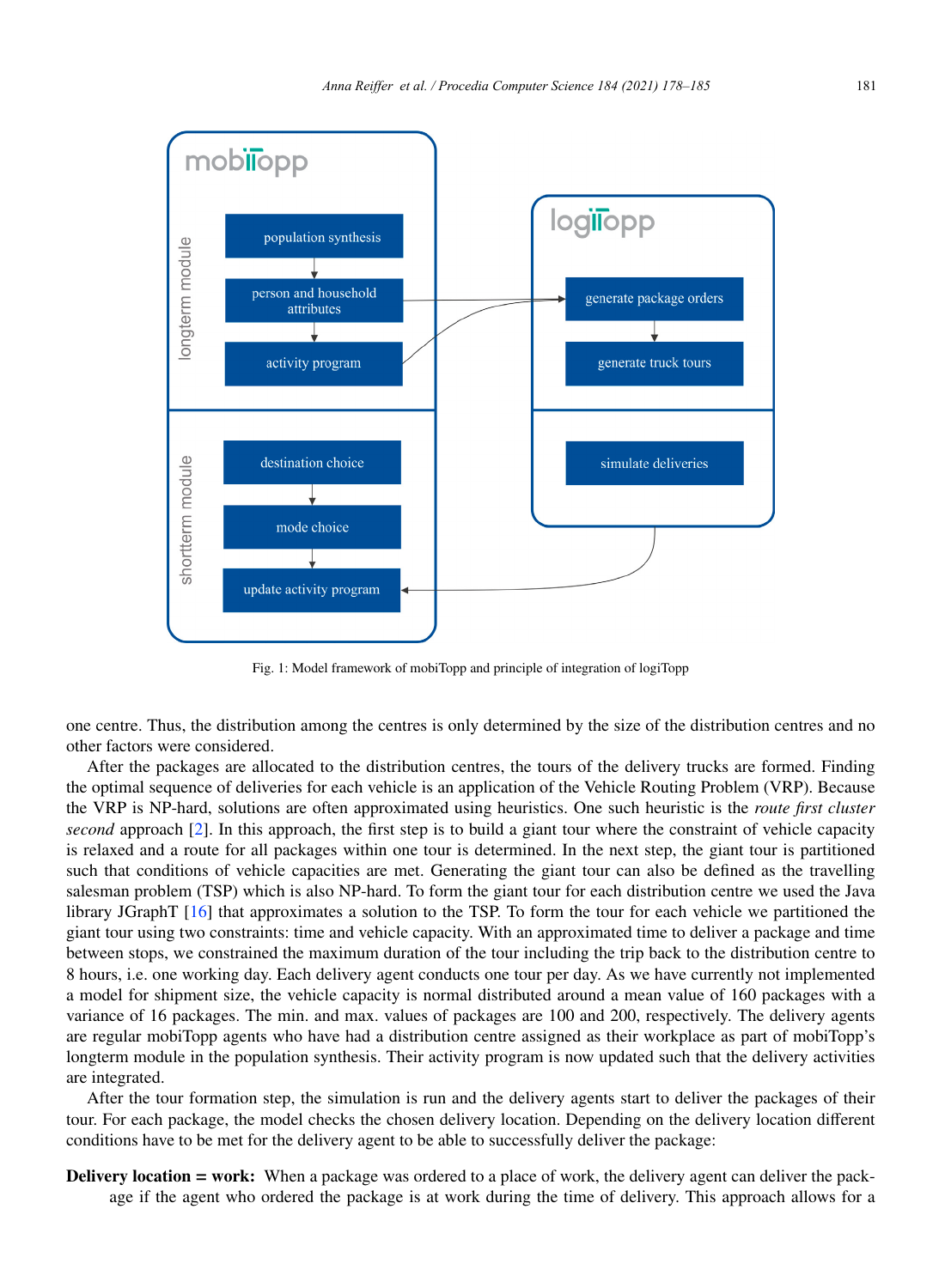realistic delivery behaviour as most packages cannot be delivered to a place of work on Saturdays and delivery attempts would be unsuccessful.

- Delivery location = parcel locker: If the delivery agent has to deliver packages to a parcel locker the delivery is always successful. At this state of the model, we assume that there is always enough space left for the packages on the current tour. The parcel lockers for each agent are currently based in their home zone.
- Delivery location = home: A delivery to the home of an agent works similarly to the delivery to a place of work. The model checks if the agent who ordered the package or any other household member is currently at home. If that is the case the package is delivered successfully. The agent-based approach and simultaneous simulation of activities also allows for the model to check how many neighbours are at home at any given time during the simulation. Although the neighbourhood search is currently not implemented into logiTopp, this will be included in future versions of the model.

The strategy for packages that could not be delivered is currently the same for all delivery service providers: Whenever a delivery agent fails to deliver a package they take it back to the depot at the end of the tour and try again on their next tour, i.e. next day. This process is repeated three times. After the last delivery attempt, the delivery agent drops the package at a parcel locker. This delivery strategy and the analysis of different strategies require a multi-day simulation approach, which we are able to apply using mobiTopp. In the case that a package is delivered to a parcel locker after several failed delivery attempts, the agent who ordered the package is notified that their package is now in a parcel locker and ready for pick up. The activity program is then updated and the *pick-up* activity is inserted into the program. The tours are re-formed after each simulation day to account for packages that could not be delivered on the previous day and need to be considered in during the next tour.

# 3. Results and Discussion

We have chosen Karlsruhe, Germany, as a model area for the first application of logiTopp. Karlsruhe is a city in the South-West of Germany and populated with just over 300,000 people. The area is serviced by nine parcel delivery companies which are represented in the model with their geo-locations. mobiTopp's synthetic population of Karlsruhe and it's surrounding areas includes about 1.9 mio. agents in about 879k households. We limited orders to agents living in the city of Karlsruhe as the shorter runtime allows us to analyse initial results faster and because most policies regarding last-mile delivery traffic target cities. Because of the rather long runtime for the simulation period of one week we have chosen to simulate 10% of the synthetic population. This allows us to efficiently analyse and calibrate results. As the calibration is ongoing we present results from the latest 10% run of the simulation. The modelling framework allows for a detailed analysis of deliveries.

Based on the 10%-population, logiTopp generates 20,165 packages that are distributed among the delivery centres. Packages can be delivered between Monday and Saturday from 8 a.m. to 8 p.m. Figure 3 shows on the left the number of orders placed over the simulation period of one week. As of now, the orders are distributed evenly over the week. The resulting distribution of deliveries is presented on the right side of figure 3. These include both successful and failed delivery attempts. The distribution is not as even as the distribution of orders as unsuccessful deliveries result in additional delivery attempts which increase towards the end of the week as the current version of logiTopp does not account for additional delivery attempts due to unsuccessful deliveries during the previous week. Comparing the number of orders to the number of deliveries, we can see that not all orders are currently delivered within the simulation period. This is because not enough delivery agents are generated during the population synthesis. We are currently mitigating this effect in the calibration process.

Although we have not yet finished calibrating the model, we can already see benefits from the integrated modelling approach. One such benefit is that we can analyse the the success rate of deliveries that depends on the receiving agents' locations. We have calculated the success rates of deliveries and visualised them both in terms of time and space (see figure 4). The success rate is defined as the number of successfully delivered packages over all deliveries. Figure 4a shows the delivery success rate for each hour of the day over the course of the simulation week. The plot shows that the success rates are lower in the morning and early afternoons of working days. This effect is reversed on Saturday due to receiving agents being at home in the morning able to receive packages and having more leisure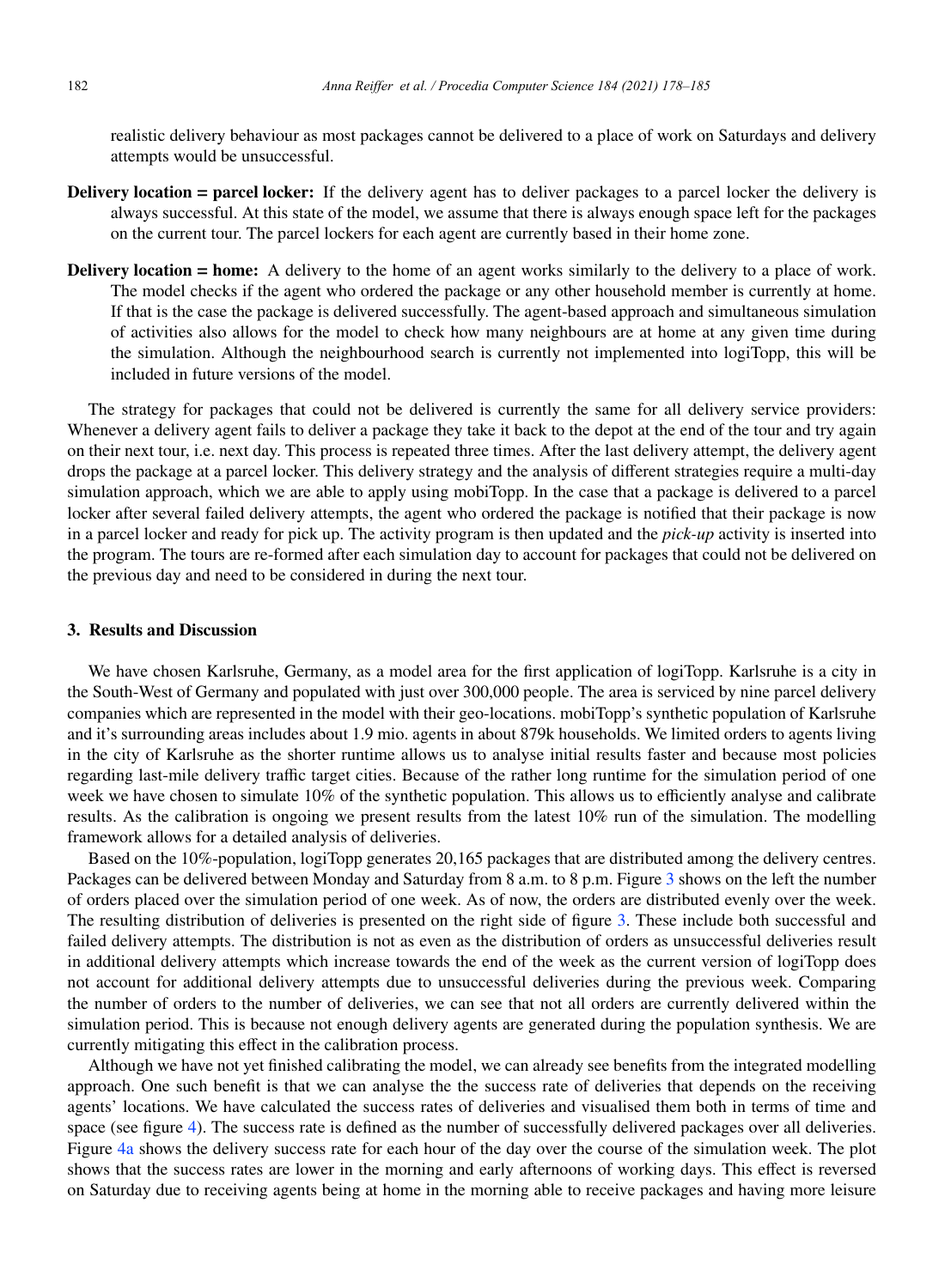

Fig. 2: Detailed flowchart of logiTopp

activities planned later in the day and thus cannot receive packages then. Figure 4b shows the delivery success rate in each traffic analysis zone (TAZ) of the model. The plot allows for a spatial analysis of delivery success rates and could help policy makers and delivery service providers identify possible locations for e.g. parcel lockers which help mitigate problems of failed deliveries.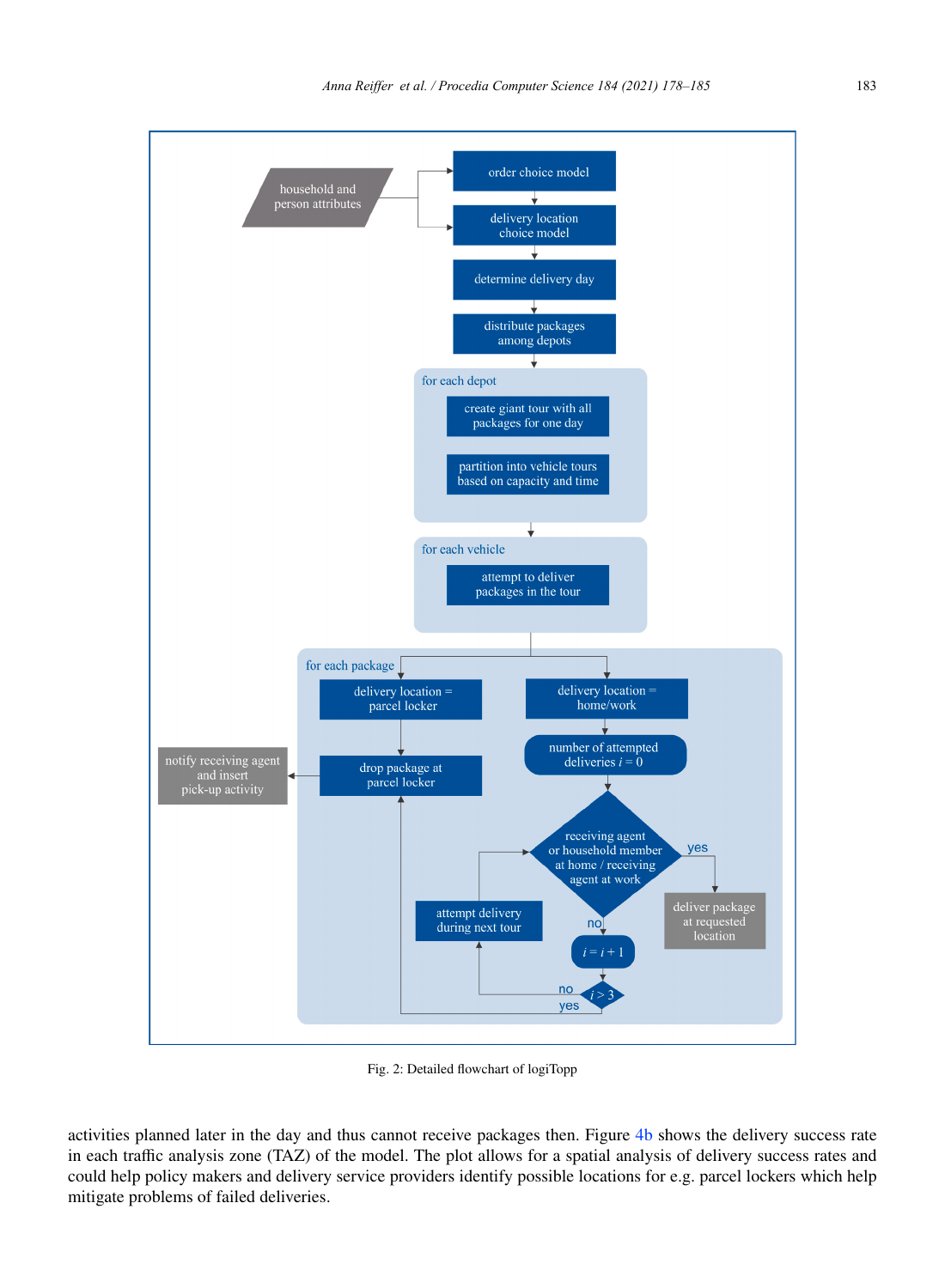

Fig. 3: Number of orders and deliveries over the simulation period of one week



Fig. 4: Temporal and spatial distributions of delivery success rate

#### 4. Conclusion

This paper presents an integrated approach of modelling last-mile deliveries in an agent-based travel demand model. It is intended to account for reciprocal effects between online shopping behaviour and last-mile deliveries.

The framework allows for simultaneous simulation of private trips and last-mile deliveries and thus a realistic model of delivery conditions. Results show that the success rate of deliveries is temporally distributed as expected: it is low during working hours when no household members are at home to receive a package and high on Saturday when agents are more likely to receive a package. The spatial distribution of the success rates allows for an indication of where parcel lockers would be beneficial. However, these results are solely model based and would have to be checked against real world data. The model currently only includes one delivery strategy. As we include the real parcel distribution centres in the study area, we can take into account individual delivery strategies which we will implement in a future version of logiTopp. This will allow us to analyse delivery success rates on a more detailed level. The chosen approach allows us to analyse different scenarios such as last-mile deliveries by cargo bicycles and resulting changes in emissions on a high level of detail which will be the scope of future model applications.